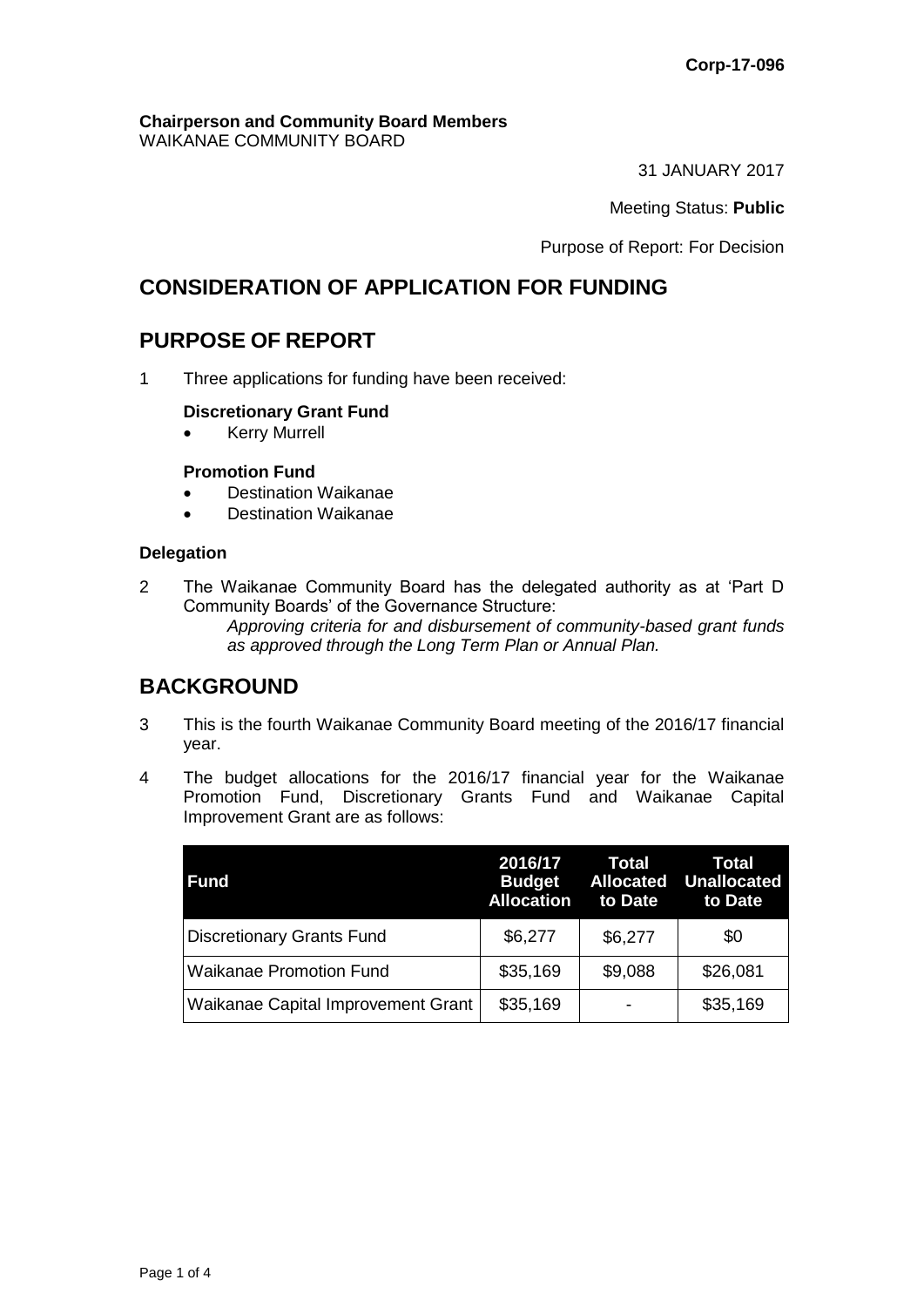5 An amount of approximately \$1.208 million is held in the Waikanae Capital Improvement Fund and this is expected to reduce to \$914,000 by the end of the financial year. The following table shows how the fund has been allocated:

| Amount<br>(\$000) | <b>Purpose of Grant</b>                         |
|-------------------|-------------------------------------------------|
| 1,197             | Balance at 30 June 2015 as per Annual Report    |
| 32                | Earnings during 2015/16                         |
| (21)              | Expenditure during 2015/16                      |
| 1,208             | Balance at 30 June 2016 as per Annual Report    |
| (254)             | Pledged to the Mahara Gallery Trust             |
| (43)              | Allocated for 'Welcome to Waikanae' sign        |
| 51                | Interest earnings budgeted for the 2016/17 year |
| (13)              | <b>Waikanae Bowling Club</b>                    |
| (35)              | Budgeted grants for 2016/17                     |
| 914               | Forecast Balance as at 30 June 2017             |

# **CONSIDERATIONS**

### **Issues**

- 6 Grants are allocated in accordance with the specified criteria (attached).
- 7 All applicants have been advised of the criteria and meeting date by email.

# **Kerry Murrell**<br>8 Ms Mu

Ms Murrell, on behalf of autistic son Joshua, has applied for a discretionary grant of \$1,000 to help fund an educational trip to improve his learning experience.

#### Destination Waikanae

- 9 Sue Lusk, on behalf of Destination Waikanae, has applied for two grants from the Promotion Fund:
	- \$585 to help with costs to purchase paint to eradicate graffiti, specifically the river bridges in Waikanae; and
	- \$600 to help with funds to promote the 2017 Waikanae Easter Market.
- 10 Grants equating to \$2,185 have been presented for the Board's consideration and approval. As there are no funds left in the discretionary grants fund, Board Members would need to move over funds from the promotions fund.

| Fund                              | Total<br><b>Unallocated</b><br>to Date | <b>Total Grants</b><br><b>Requested</b> |
|-----------------------------------|----------------------------------------|-----------------------------------------|
| <b>Discretionary Grants Fund</b>  | \$0                                    | \$1,000                                 |
| <b>Waikanae Promotion Fund</b>    | \$26,081                               | \$1,185                                 |
| Waikanae Capital Improvement Fund | \$35,169                               | \$0                                     |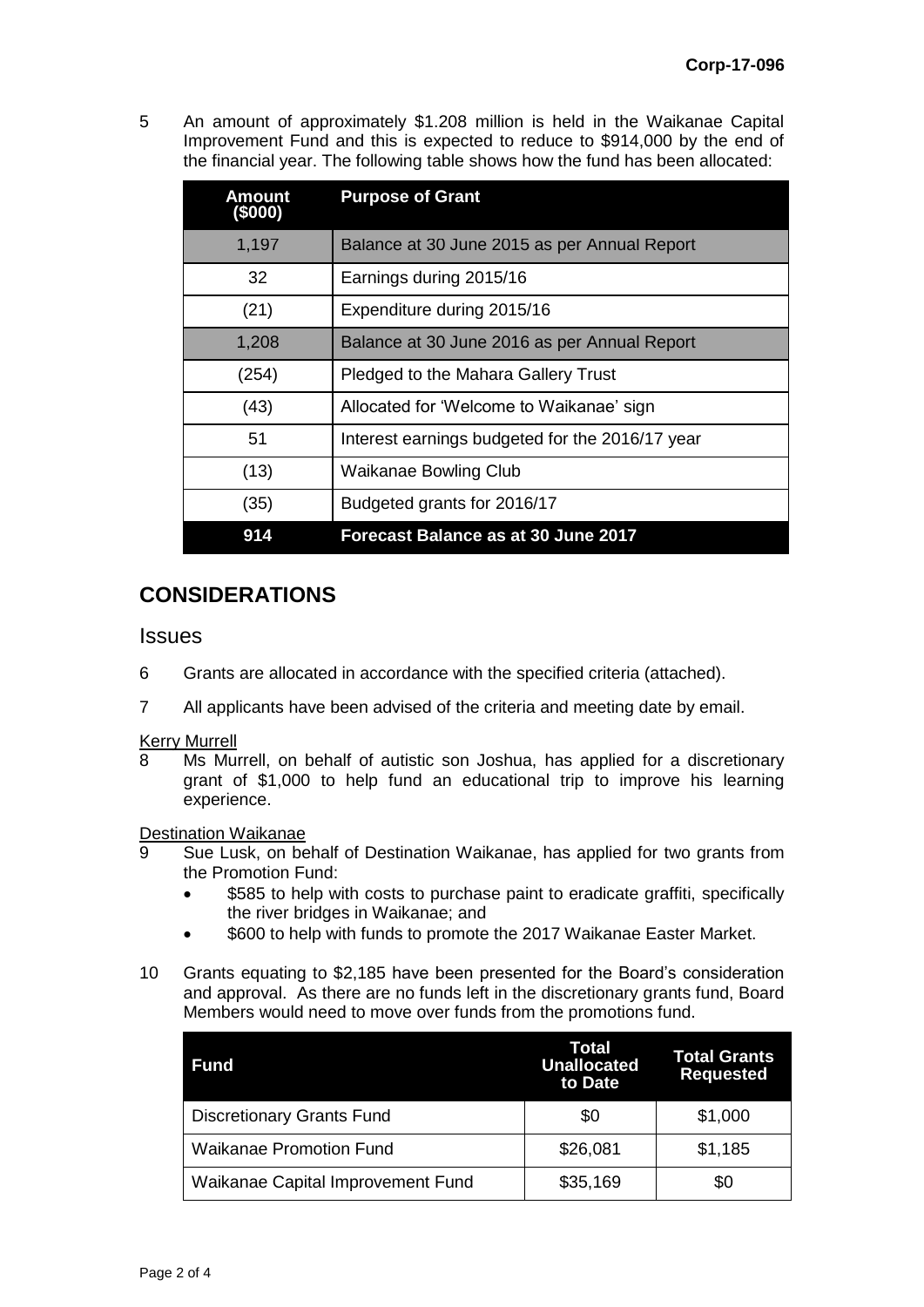#### *Historical Grants*

11 Attached to this report, as appendices, are tables showing all grants made in the 2016/17 and 2015/16 financial years.

## **SIGNIFICANCE OF ENGAGEMENT**

12 This matter has a low level of significance under the Council Policy.

# **RECOMMENDATIONS**

- 13 The Waikanae Community Board grants Kerry Murrell a discretionary grant of \$............... to help fund an educational trip for autistic son Joshua, to improve his learning experience.
- 14 The Waikanae Community Board grants Destination Waikanae a grant of \$.......... from the promotion fund to help with costs to purchase paint to eradicate graffiti.
- 15 The Waikanae Community Board grants Destination Waikanae a grant of \$........... from the promotion fund to help promote the 2017 Waikanae Easter Market.
- 16 The Waikanae Community Board agrees to transfer \$............ from the Waikanae Promotional Fund to the Discretionary Grants Fund to cover the shortfall.

**Report prepared by: Approved for submission by:**

**Samara Shaw Sarah Stevenson Executive Secretary Strategy & Planning**

**Group Manager Strategy & Planning**

### **ATTACHMENTS:**

#### **Criteria**

- Discretionary Grants Fund
- Promotional Fund

#### **Applications**

- Kerry Murrell
- Destination Waikanae
- Destination Waikanae

#### **Accountability Report Back**

- Kapanui School
- Kapiti Branch of NZ Camellia Society (Inc)
- Kidz Need Dadz Wellington
- Waikanae Bowling Club
- Waikanae Kindergarten
- Waikanae Lions